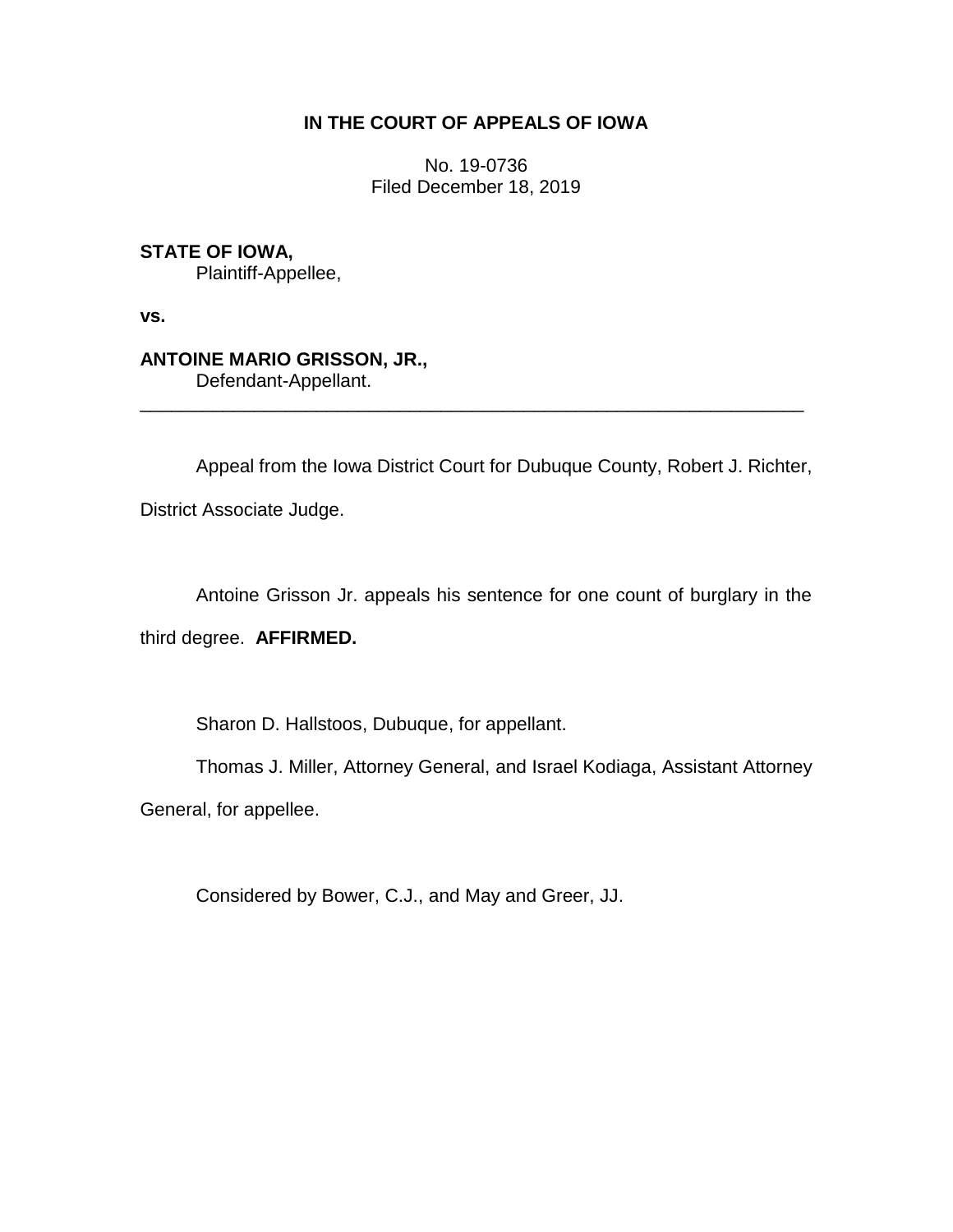### **GREER, Judge.**

Antoine Grisson Jr. appeals his sentence for burglary in the third degree, arguing the district court considered improper sentencing factors and gave insufficient justification for his sentence. Finding his argument meritless, we affirm.

## **I. Background Facts and Proceedings.**

In a written plea, Grisson pleaded guilty to one count of burglary in the third degree, an aggravated misdemeanor, in violation of Iowa Code sections 713.1 and 713.6A(2) (2018). At first glance, paragraph twelve of the guilty plea appears to state Grisson's understanding of the "plea negotiations." Yet the body of the paragraph sets forth each parties' sentencing recommendations. The paragraph states in full,

**12.** I understand plea negotiations to be:

- I will plead guilty to burglary in the third degree and the State will recommend a suspended two (2) year jail sentence, two (2) years of formal probation to the Department of Correctional Services, a fine of \$625, an LEI surcharge of \$125, payment of restitution to [the victim], and sentencing no contact order protecting [the victim].
- I will not join in this recommendation, and will instead request[] that the court sentence me to a suspended jail sentence of two (2) years, two (2) years of informal probation, a fine of \$625, an LEI surcharge of \$125, payment of restitution to [the victim], and sentencing no contact order protecting [the victim].

(Capitalization modified.) The plea clarified that the court did not have to accept the "negotiations." Grisson requested to be sentenced immediately, even if he were not present.

On the same day, the district court accepted the guilty plea and sentenced Grisson. The court imposed the sentence the State proposed, including supervised probation. In determining the sentence, the court considered the Iowa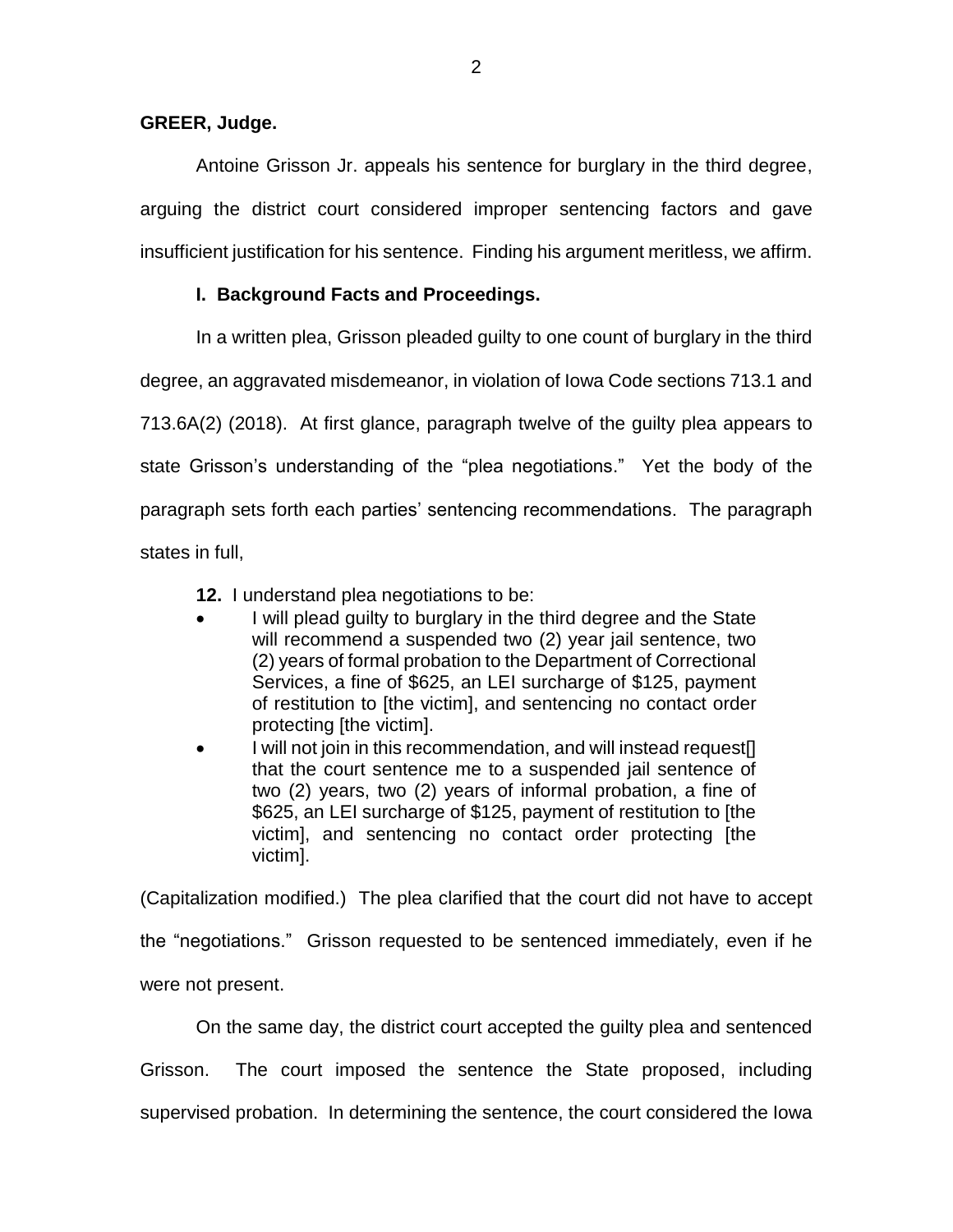Code section 907.5 sentencing factors and also stated "the nature and circumstances of the crime and the [p]lea [a]greement" were "the most significant in determining this particular sentence." Grisson appeals.

#### **II. Standard of Review.**

"When a sentence imposed by a district court falls within the statutory parameters, we presume it is valid and only overturn for an abuse of discretion or reliance on inappropriate factors." *State v. Hopkins*, 860 N.W.2d 550, 554 (Iowa 2015). "An abuse of discretion will only be found when a court acts on grounds clearly untenable or to an extent clearly unreasonable." *Id.* at 553 (quoting *State v. Leckington*, 713 N.W.2d 208, 216 (Iowa 2006)). "[W]e do not decide the sentence we would have imposed, but whether the sentence imposed was unreasonable." *Id.* at 554

#### **III. Analysis.**

 $\overline{a}$ 

At the outset, we note that Grisson does not allege the sentence falls outside permissible statutory bounds. Instead, he argues the district court did not provide adequate reasons for the sentence and improperly considered a rejected plea offer when it adopted the State's sentencing recommendation.<sup>1</sup> Grisson asks to have his sentence vacated and his case remanded for resentencing.

As a predicate to sentencing a defendant, the court must "state on the record its reason for selecting the particular sentence." Iowa R. Crim. P.

<sup>1</sup> Effective July 1, 2019, criminal defendants have no right to appeal from a final judgment of sentence in a guilty plea. *See* 2019 Iowa Acts ch. 140, § 28 (codified at Iowa Code § 814.6(1)(a)(3) (2019)). However in *State v. Macke*, the Iowa Supreme Court held these amendments "apply only prospectively and do not apply to cases pending on July 1, 2019." 933 N.W.2d 226, 235 (Iowa 2019). For that reason, we reach the merits of Grisson's claim.